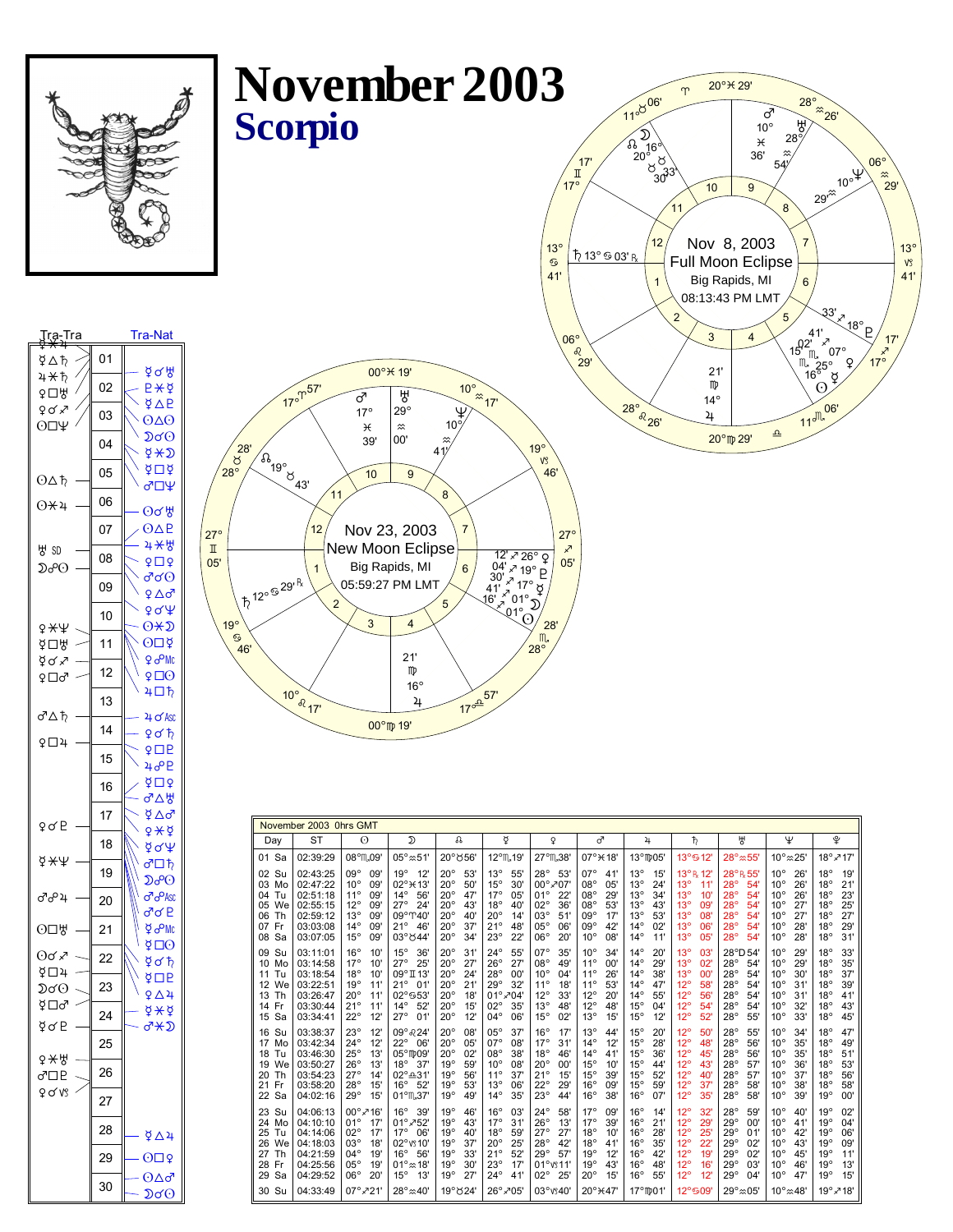| November 2003                                                                                                                                                                              |                                                                                                                                                                                                                                                                                                                                                                                                                             |                                                                                                                                                                                                                     |                                                                                                                                                       |                                                                                                                                                                                         |                                                                                                                                                                                                                                                                                                                                         |                                                                                                                                                                                                                                                                                                                              |  |  |  |  |
|--------------------------------------------------------------------------------------------------------------------------------------------------------------------------------------------|-----------------------------------------------------------------------------------------------------------------------------------------------------------------------------------------------------------------------------------------------------------------------------------------------------------------------------------------------------------------------------------------------------------------------------|---------------------------------------------------------------------------------------------------------------------------------------------------------------------------------------------------------------------|-------------------------------------------------------------------------------------------------------------------------------------------------------|-----------------------------------------------------------------------------------------------------------------------------------------------------------------------------------------|-----------------------------------------------------------------------------------------------------------------------------------------------------------------------------------------------------------------------------------------------------------------------------------------------------------------------------------------|------------------------------------------------------------------------------------------------------------------------------------------------------------------------------------------------------------------------------------------------------------------------------------------------------------------------------|--|--|--|--|
| Sun                                                                                                                                                                                        | Mon                                                                                                                                                                                                                                                                                                                                                                                                                         | Tue                                                                                                                                                                                                                 | Wed                                                                                                                                                   | Thu                                                                                                                                                                                     | Fri                                                                                                                                                                                                                                                                                                                                     | Sat                                                                                                                                                                                                                                                                                                                          |  |  |  |  |
|                                                                                                                                                                                            | Aspects in 1° Orb<br>$Tr-Tr: 4 \star \uparrow$<br>Tr-Na: $\sigma \circ \varphi$ , $\Psi \triangle Mc$ , $P \times \varphi$<br>Pr-Pr: ∑&ď, ⊙□Mc, ¥□Asc<br>Pr-Na: $\Theta \Delta \mathcal{D}$ , $\hbar \sigma \Psi$ , $\hbar \Delta \Theta$<br>$\Psi \Box \varphi$ , $P \sigma P$ , $P \sigma P$ Asc<br>Mc $\star$ ₫<br>Ar-Na: $\Theta \Delta \mathcal{D}$ , $9 \Box \hbar$ , $9 \del{H}$<br>96P, 90K, 07H<br>Mc <sub>*</sub> | Natal Chart:<br><b>Frederick Chopin</b><br>Color Key:<br>Transit to Transit<br><b>Transit to Natal</b><br><b>Progressed to Natal</b><br><b>Arc</b> to Natal                                                         | All Times are EST                                                                                                                                     | Events<br>02 04p42<br>$9 \times$<br>방 SD<br>08 05a05<br>₫<br>12 02a19<br>↗<br>$\odot \times$<br>22 12p44<br>26 08p08<br>2 VS                                                            | <b>Void of Course</b><br>02 02p41 02 02p52<br>04 01a36 05 00a03<br>07 09a16 07 11a29<br>09 10p00<br>10 00a15<br>10a58<br>12 01p11<br>12<br>14 08a40 15 00a49<br>17 07a40<br>17 09a37<br>19 09a16<br>19 02p43<br>21 04p24<br>21 02p45<br>23 04p03<br>23 02p28<br>25 03p32<br>25 01p58<br>27 04p48<br>26<br>10p52<br>29 09p26<br>29 07p47 | $\approx$<br><b>All Saints' Day</b><br><u> ४</u> ९ भ<br>D\Y,△Mc,□₩,★ħ,♂¥<br><sub>보</sub> 0 4 3 4 4 5 4 5 4 5 4 5 4 5 4 5 4 5<br>$D$ o'\!, $D$ \!, $E$<br>$\bullet$<br>090°                                                                                                                                                   |  |  |  |  |
| $x\times$<br>02:52 pm<br><b>All Souls' Day</b>                                                                                                                                             | $\mathcal{H}$                                                                                                                                                                                                                                                                                                                                                                                                               | $\mathcal{H}$                                                                                                                                                                                                       | ¥ጥ<br>00:03 am                                                                                                                                        | $\Upsilon$<br>D                                                                                                                                                                         | Ͳ୪<br>11:29 am                                                                                                                                                                                                                                                                                                                          | ŏ<br>Q<br>Ō                                                                                                                                                                                                                                                                                                                  |  |  |  |  |
| $\overleftrightarrow{\phi}$ $\overline{\star}$ Asc, $P \star \overline{\phi}$ , $\overline{\phi}$ $\Delta P$<br>$D+4$<br>$D$ o' $H$ , $D$ ?<br>$102^\circ$<br>$\bf{O}$                     | $O\Delta O$ , $\Psi\Delta Mc$<br>DQ?,□\,□\,u,a(⊙,△\<br>□ħ, <b><i>PAsc</i></b> , イロ<br>$O\square\Psi$<br>$D$ ơơ, $\Delta$ O, $\Delta$ ħ, $\sigma$ 4, $\Delta$ ጀ<br>$114^\circ$<br>$\cup$                                                                                                                                                                                                                                     | $4 \times D$ , $4 \Box 4$<br>D¥D<br>$D\Box P$<br>O<br>$126^\circ$                                                                                                                                                   | ৵□Ψ<br><b>Дод,∆</b> Ѱ, <del>Ӿ</del> мс<br>ΘΔħ<br>$D\Delta$ ?, $\star$ $\Psi$<br>$137^\circ$<br>$\mathbf O$                                            | $\Theta$ ơ ង៉<br>$D\Delta b$ , $D$ ), $\star$ $\circ$<br>$0+4$<br>$D\Box b, \Delta P$<br>Ő<br>$148^\circ$                                                                               | $O$ $\star$ Asc, $O \triangle P$<br>১৭ স<br>$D+A$<br>O<br>$159^\circ$                                                                                                                                                                                                                                                                   | <b>4 <del>X</del> \}</b> , Q □ Q ,♂□Mc,♂♂○<br>$9\Delta\sigma$<br>$D \star Q, \star O, \sigma \forall A \in \mathbb{R}$ . $\Delta$ Asc, $\star P$<br>$D*J+J+K+J+J+J$<br>$170^\circ$<br>$\cup$<br>08:14 pm                                                                                                                     |  |  |  |  |
| ୪                                                                                                                                                                                          | ŏΙ<br>00:15 am                                                                                                                                                                                                                                                                                                                                                                                                              | Π<br><b>Veterans Day</b>                                                                                                                                                                                            | ∏⊗<br>$\mathbf{Z}$<br>01:11 pm                                                                                                                        | ତ<br>13                                                                                                                                                                                 | ତ<br>4                                                                                                                                                                                                                                                                                                                                  | ව ව<br>15<br>00:49 am                                                                                                                                                                                                                                                                                                        |  |  |  |  |
| 904<br>$D \triangle D, \Box \nsubseteq$<br>≫ა დად<br>O<br>$181^\circ$                                                                                                                      | $O + D.ODY$<br><b>₯</b> <del> » »</del><br>₯₧,∆Ѱ,□♂<br>O<br>$192^\circ$                                                                                                                                                                                                                                                                                                                                                     | 90Mc, 900<br>$D\sigma$ $\uparrow$ , $\Box$ Asc, $\Box$ $P$ , $\Delta \not\subset$<br>$9$ $\star$ $4$ , $9$ $\Box$ $9$<br>$D\square$ 4, $o$ <sup>D</sup><br>( )<br>203°                                              | ৸□ħ<br>$D+4$<br>₽□♂<br>እ⊽ឩ<br>$\mathbf O$<br>$214^\circ$                                                                                              | $D\Delta$ ?, $\Box$ $\sigma$ <sup>7</sup> , $\Delta$ $\Theta$ , $\Delta$ $\forall$ <i>f</i> , $\forall$ Asc<br>$\triangle P$<br>$D\Delta\sigma,\sigma\hbar,\star$ 4<br>O<br>$225^\circ$ | $4$ of Asc, $9$ of $7$ , $9$ $\Box$ Asc, $9$ $\Box$ $P$<br>$D \partial^2 D \Box 4$<br>♂∆ħ,♀□4<br>D∆⊙<br>$\bigcap$<br>$236^\circ$                                                                                                                                                                                                        | 40P<br>$D\Delta\sigma$ , $\Delta\Psi$ , $+Mc$<br>49.94<br>$\bigcirc$<br>247°                                                                                                                                                                                                                                                 |  |  |  |  |
| ୡ                                                                                                                                                                                          | R ID<br>09:37 am                                                                                                                                                                                                                                                                                                                                                                                                            | m<br>ቑ♂¥,♂□ħ,♂%**,♂♂P                                                                                                                                                                                               | ∏ு<br>02:43 pm                                                                                                                                        | 으                                                                                                                                                                                       | ച∏<br>04:24 pm                                                                                                                                                                                                                                                                                                                          | $M_{\bullet}$<br>⊙ in 2 at 12:44 pm                                                                                                                                                                                                                                                                                          |  |  |  |  |
| $\beta \Box \varphi$ , $\sigma \Delta \varphi$<br>$D\Box \nexists$ , $\Diamond$ , $\Diamond$ $\Diamond$ , $\Diamond$ 4<br>$D\Delta$ ?, $\Delta$ P, $\Box$ $\odot$<br>O<br>258°<br>11:16 pm | $4\Delta\sigma$ , $9\star\phi$<br>$D^o$<br>90E<br>Doo H<br>O<br>270°                                                                                                                                                                                                                                                                                                                                                        | $\frac{1}{2}$ $\sigma$ Mc<br>$D\Pi\Psi$ , $\Box$ Mc, $\partial$ $\Theta$ , $\star$ $\forall$ , $\Box$ $\uparrow$<br>$\sigma$ Asc, $\sigma$ <sup>o</sup> P, $\Delta$ $\mathfrak{D}$<br>D□⊈,*ħ,♂♂,♂4,□P<br>⊡♀<br>282° | ই⊡⊙<br>$\frac{1}{2}$ $\frac{1}{2}$<br>D¥⊙<br>295°<br>O                                                                                                | $Do^o\sigma$ , $\star\Psi$ , $\Delta$ Mc, $\star$ $\hbar$ , $\square$ $D$<br>Δğ<br>ೆಂº 4<br>$D\Delta\Psi$ , $D\hbar$ , $\star$ $\Sigma$ , $\star$ P<br>$307^\circ$                      | $\frac{5}{4}$ of $\frac{1}{2}$<br>১৯৯<br>O <sub>Q</sub><br>$D X 9, \Delta Y$<br>O<br>321°                                                                                                                                                                                                                                               | $\overline{9}$ $\Box$ Asc, $\overline{9}$ $\Box$ $\Box$ $\Box$ $\Box$ $\Box$ $\Box$ $\Box$<br>$D\Delta$ ?, $\Delta$ $O$ , $\sigma$ $\forall$ , $\forall$ Asc, $\Delta$ P<br>$\star$ $\Sigma$ . $\square$ $\Sigma$<br>$\overline{9}$ $\Box$ $\overline{4}$<br>$D\Pi\Psi, \Delta\hbar, \forall 4, \Delta\sigma$<br>$335^\circ$ |  |  |  |  |
| ℿℳ<br>04:03 pm<br><b>Christ the King</b>                                                                                                                                                   | ↗<br>$Q+Q$ , $Q+Q$                                                                                                                                                                                                                                                                                                                                                                                                          | ∡7 \\}<br>03:32 pm                                                                                                                                                                                                  | VS                                                                                                                                                    | $VS \approx$<br>04:48 pm<br><b>Thanksgiving Day</b>                                                                                                                                     | $\approx$                                                                                                                                                                                                                                                                                                                               | $x\times$<br>09:26 pm                                                                                                                                                                                                                                                                                                        |  |  |  |  |
| ∛⊡∂<br>D□₩,♂⊙<br>$349^\circ$<br>05:59 pm                                                                                                                                                   | <b>D</b> □♀,△♂,♂¥,♂№,□⊙<br>$\sigma$ $\uparrow$ , $\Box$ Asc, $\Box$ $\Box$ $\Box$ $\leftrightarrow$ $\Diamond$<br>⊈ơ B<br>$D$ * $\Psi$ , $\Box$ 4, $\Box$ $\sigma$ , $\sigma$ $R$ , $\sigma$ $\Phi$<br>003°<br>- 2                                                                                                                                                                                                          | D∆4<br>$DQQ, *R$<br>$017^\circ$<br>$\bullet$                                                                                                                                                                        | $D \star$ ?, $D \sigma$ , $\star$ $\Theta$ , $\star$ $\forall$ , $\Delta$ Asc<br>$E, \sigma$<br>ያ*∀,♂□P<br>₯₧,∆4, <del>X</del> ♂<br>$\bullet$<br>031° | $D\square 4$<br>$\bullet$<br>045°                                                                                                                                                       | $\frac{6}{4}$<br>D*♂, *¥, △Mc, 口 }, * ħ<br>$D*O, \sigma\Psi$<br>$\bullet$<br>058°                                                                                                                                                                                                                                                       | $\Theta \Box 9$<br>$DG4, *4$<br>$D \star P, \star \notin C$<br>$\bullet$<br>071°                                                                                                                                                                                                                                             |  |  |  |  |
| ₩<br><b>1st Sunday of Advent</b>                                                                                                                                                           |                                                                                                                                                                                                                                                                                                                                                                                                                             |                                                                                                                                                                                                                     |                                                                                                                                                       |                                                                                                                                                                                         |                                                                                                                                                                                                                                                                                                                                         |                                                                                                                                                                                                                                                                                                                              |  |  |  |  |
| ∣⊙∆♂<br>$D$ ơ ♀,□¥,□Mc,ơ $O, \Delta$<br>$D$ $\star$ ?, $\Box$ $\odot$ , $\Delta$ $\uparrow$<br>$\bullet$<br>083°<br>12:16 pm                                                               |                                                                                                                                                                                                                                                                                                                                                                                                                             |                                                                                                                                                                                                                     |                                                                                                                                                       |                                                                                                                                                                                         |                                                                                                                                                                                                                                                                                                                                         |                                                                                                                                                                                                                                                                                                                              |  |  |  |  |